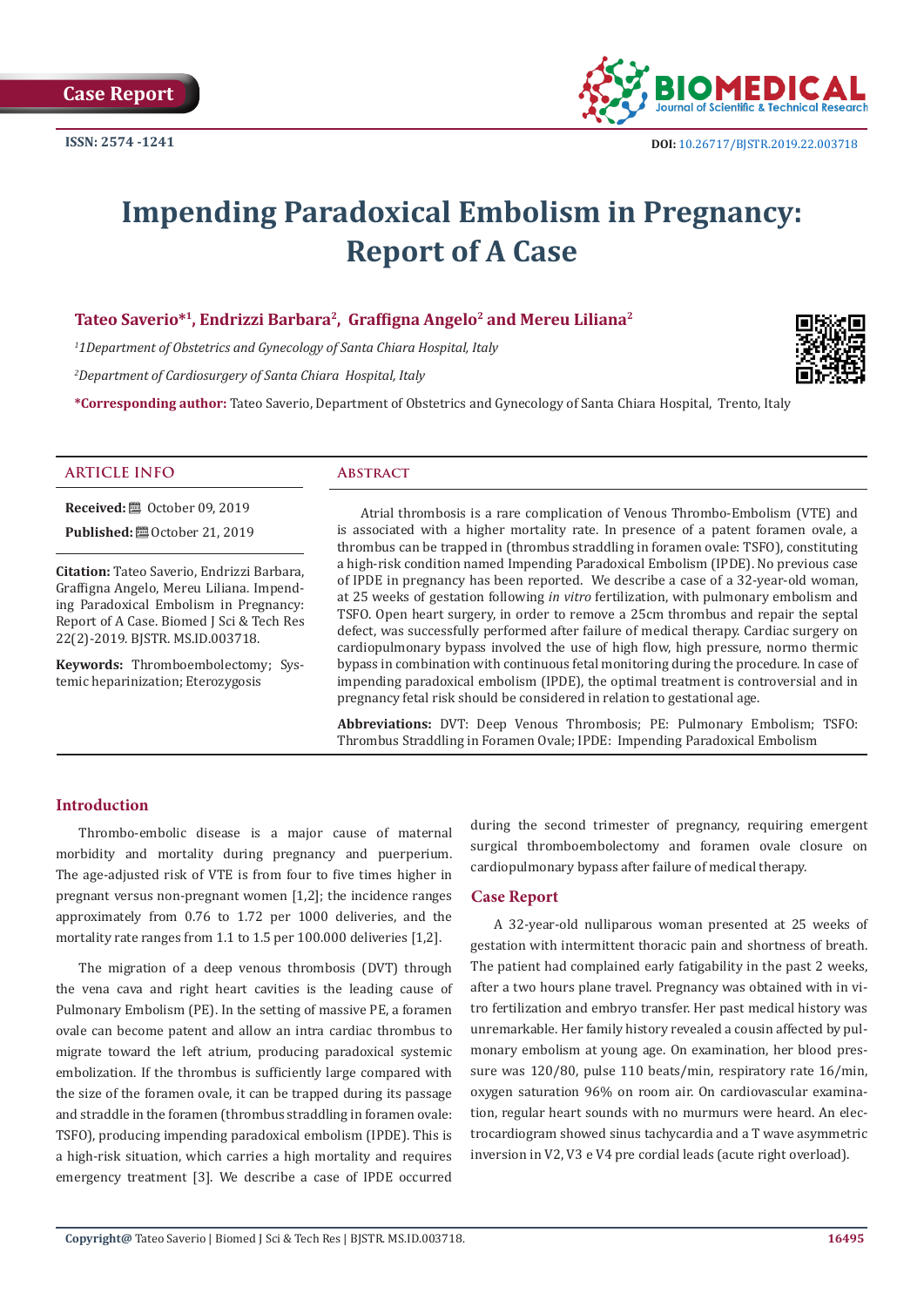A trans thoracic echocardiography was performed, and showed a sepiginous mobile right atrial mass, with an extremity adherent to the atrial septum, in the lower part (annulus ovalis); a specular mass was present in the left atrium, prolapsing through the mitral valve into the left ventricle, revealing a thrombus originating between the left and right atrium via PFO. The right ventricle appeared dilated (Tricuspid Annular Plane Systolic Excursion - TAPSE - 18 mm), with tricuspid valve insufficiency (2+/4+ on Pulmonary Artery Pressure systolic - PAPs - 52 mmHg). Lower extremities Doppler ultrasound revealed a deep venous femoropopliteal thrombosis, in the presence of a collateral femoral superficial vein. Routine laboratory tests were normal, blood gas analysis on room air showed pH 7.49, pCO2 26.5 mmHg and pO2 74.9 mmHg (respiratory alkalosis). Obstetric examination on admission confirmed a single normal ongoing pregnancy at 25 weeks of gestation; ultrasound showed normal fetal growth and no structural abnormalities; fetal heart monitoring was reassuring.

The patient was admitted in Cardiac Intensive Care Unit, and treatment was started with Heparin infusion. Two days later, a trans thoracic echocardiography showed enlargement of the thrombus, reaching the aortic valve. After a cardiac surgery, obstetric and anesthesiology consultation, a decision was made to proceed to surgery. The couple was counseled regarding the risk of fetal (16- 33%) and maternal mortality. Under systemic heparinization, cardiopulmonary bypass (CPB) was instituted through ascending aorta and bicaval cannulation. Cold cardioplegic arrest was established. The patient was maintained on CPB for 20 min, the aortic cross clamp time was 12 min. Systemic normo thermia was maintained. The right atrium was incised revealing a crossing atrial thrombus, 25 cm in length. The thrombus was removed and the patent foramen ovale was closed. During surgery, continuous fetal heart monitoring was performed, and it persisted reassuring.

Subsequent hospital course was unremarkable. She was discharged on enoxaparin 6000 UI + 5000 UI and aspirin 50 mg daily until the 36<sup>th</sup> week of pregnancy. Subsequent obstetric course was uneventful. The patient delivered at 38 weeks by elective caesarean section a healthy girl infant (2590 gr, Apgar 9/9). Postoperatively warfarin was started and heparin was discontinued on achieving therapeutic levels of warfarin. Thrombophilic screening revealed eterozygosis for prothrombin gene G20210A mutation.

Seven years baby follow up proved normal development.

# **Discussion**

In case of impending paradoxical embolism (IPDE), the optimal treatment is controversial. There is no evidence of superiority between different strategies such as thromboembolectomy, thrombolysis or anticoagulation; available literature is based mostly on a small number of case reports or observational studies. According to a recent review [3], surgical thromboembolectomy has lower mortality ( $p = 0.04$ ) and lower systemic embolism ( $p$ = 0.02) than other treatment groups. On the other hand, cardiac surgery during pregnancy, especially if involving cardiopulmonary bypass, has been reported to carry significant maternal and fetal risk, of both preterm delivery and fetal mortality, and is tipically considered only after failure of medical therapy, or when medical therapy is not feasible [4-5].

To our knowledge, no previous case of IPDE in pregnancy has been described. The decision of proceeding to surgery has been made after failure of medical therapy, since it is known that cardiac surgery on cardiopulmonary bypass performed during pregnancy is associated with a fetal mortality rate ranging from 14.3 to 38.5% [5-7], while maternal mortality rate is reported to be similar to that of CPB in non-pregnant women (3%), unless the surgery is performed on an emergent basis [8-10]. As far as fetal outcome is concerned, previous studies are not large enough to identify useful predictors [4]. According to some publications, fetal mortality appears to decline as cardiac surgery is delayed till the fetus is allowed to mature [5, 10]; others claim that increased gestational age is linked to higher fetal morbidity [8].

Fetal losses also appear to be associated with urgent, highrisk cardiac surgery and maternal co-morbidities [4, 5,10], but cardiopulmonary bypass is probably the most remarkable determinant in pregnancy outcome, since it seems to be a strong stimulus to contraction genesis [11]. The use of hypothermia too, especially in the warming phase, seems to provoke contractile uterine activity, and seriously reduce placental functions [4,8, 11,12]. This is revealed by decelerations at continuous fetal heart rate monitoring during surgery, which should always be used when gestational age is greater than 24 weeks, according to several Authors [5,11]. Thus, if the fetus is mature enough and the planned maternal surgery is anticipated to be complicated or prolonged in length, delivery prior to CPB should be considered [4,5,9,12].

 If this is not feasible, strategies aimed at minimizing fetal risks should be used. These include maintaining uterine displacement to avoid aorto-caval compression starting from 20 weeks of gestation , minimizing intra operative blood loss, minimizing CPB times, using normo thermic CPB, monitoring serum potassium concentration (goal <5 mmol/L), maintaining a high flow rate  $($ >2.4 L/min/m<sup>2</sup>), and mean arterial pressures greater than 70 to 75 mmHg [5]. Monitoring fetal heart rate with cardiotocography after 24 weeks of gestation [5] during CPB, allows to adjust the flow rate, the mean arterial pressure, and the maternal temperature in order to maintain fetal heart rates between 110 and 160 beats per minute [5,13]. An alternative way for fetal monitoring has been described, by using umbilical artery flow velocity by trans vaginal ultrasonography during the procedure [13].

#### **Conclusion**

Our work shows that cardiac surgery on cardiopulmonary bypass in pregnancy may be a safe also in extremely low gestational age. When surgery is necessary, the pregnant patient should be managed in a tertiary care centre by a multidisciplinary team,